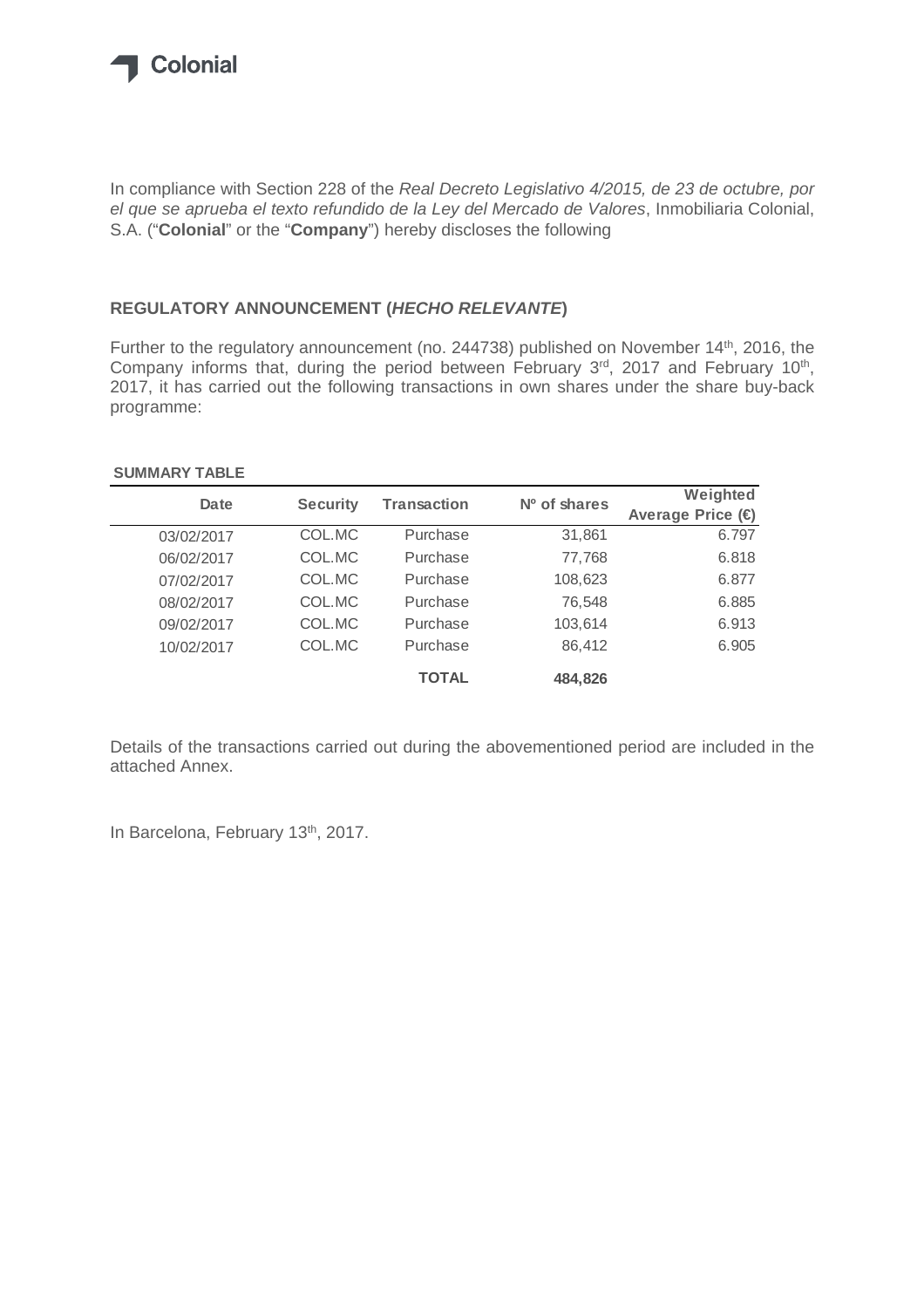## **T** Colonial

## **ANNEX**

| Date       | <b>Security</b> | <b>Transaction</b> | Nº of shares | Price (€) | Intermediary       |
|------------|-----------------|--------------------|--------------|-----------|--------------------|
| 03/02/2017 | COL.MC          | Purchase           | 6,738        | 6.803     | Renta 4 Banco, S.A |
| 03/02/2017 | COL.MC          | Purchase           | 371          | 6.793     | Renta 4 Banco, S.A |
| 03/02/2017 | COL.MC          | Purchase           | 1,894        | 6.790     | Renta 4 Banco, S.A |
| 03/02/2017 | COL.MC          | Purchase           | 2,344        | 6.791     | Renta 4 Banco, S.A |
| 03/02/2017 | COL.MC          | Purchase           | 1,013        | 6.795     | Renta 4 Banco, S.A |
| 03/02/2017 | COL.MC          | Purchase           | 2,017        | 6.793     | Renta 4 Banco, S.A |
| 03/02/2017 | COL.MC          | Purchase           | 2,015        | 6.794     | Renta 4 Banco, S.A |
| 03/02/2017 | COL.MC          | Purchase           | 4,014        | 6.794     | Renta 4 Banco, S.A |
| 03/02/2017 | COL.MC          | Purchase           | 1,635        | 6.800     | Renta 4 Banco, S.A |
| 03/02/2017 | COL.MC          | Purchase           | 9,426        | 6.798     | Renta 4 Banco, S.A |
| 03/02/2017 | COL.MC          | Purchase           | 394          | 6.809     | Renta 4 Banco, S.A |
| 06/02/2017 | COL.MC          | Purchase           | 2,017        | 6.844     | Renta 4 Banco, S.A |
| 06/02/2017 | COL.MC          | Purchase           | 1,245        | 6.822     | Renta 4 Banco, S.A |
| 06/02/2017 | COL.MC          | Purchase           | 4,344        | 6.822     | Renta 4 Banco, S.A |
| 06/02/2017 | COL.MC          | Purchase           | 1,690        | 6.826     | Renta 4 Banco, S.A |
| 06/02/2017 | COL.MC          | Purchase           | 1,454        | 6.827     | Renta 4 Banco, S.A |
| 06/02/2017 | COL.MC          | Purchase           | 2,001        | 6.835     | Renta 4 Banco, S.A |
| 06/02/2017 | COL.MC          | Purchase           | 1,030        | 6.840     | Renta 4 Banco, S.A |
| 06/02/2017 | COL.MC          | Purchase           | 4,026        | 6.838     | Renta 4 Banco, S.A |
| 06/02/2017 | COL.MC          | Purchase           | 1,759        | 6.840     | Renta 4 Banco, S.A |
| 06/02/2017 | COL.MC          | Purchase           | 6,024        | 6.840     | Renta 4 Banco, S.A |
| 06/02/2017 | COL.MC          | Purchase           | 2,017        | 6.843     | Renta 4 Banco, S.A |
| 06/02/2017 | COL.MC          | Purchase           | 6,871        | 6.785     | Renta 4 Banco, S.A |
| 06/02/2017 | COL.MC          | Purchase           | 1,004        | 6.791     | Renta 4 Banco, S.A |
| 06/02/2017 | COL.MC          | Purchase           | 2,008        | 6.790     | Renta 4 Banco, S.A |
| 06/02/2017 | COL.MC          | Purchase           | 519          | 6.798     | Renta 4 Banco, S.A |
| 06/02/2017 | COL.MC          | Purchase           | 837          | 6.803     | Renta 4 Banco, S.A |
| 06/02/2017 | COL.MC          | Purchase           | 845          | 6.804     | Renta 4 Banco, S.A |
| 06/02/2017 | COL.MC          | Purchase           | 2,018        | 6.805     | Renta 4 Banco, S.A |
| 06/02/2017 | COL.MC          | Purchase           | 2,005        | 6.806     | Renta 4 Banco, S.A |
| 06/02/2017 | COL.MC          | Purchase           | 353          | 6.817     | Renta 4 Banco, S.A |
| 06/02/2017 | COL.MC          | Purchase           | 2,006        | 6.813     | Renta 4 Banco, S.A |
| 06/02/2017 | COL.MC          | Purchase           | 1,108        | 6.816     | Renta 4 Banco, S.A |
| 06/02/2017 | COL.MC          | Purchase           | 1,016        | 6.819     | Renta 4 Banco, S.A |
| 06/02/2017 | COL.MC          | Purchase           | 8,666        | 6.817     | Renta 4 Banco, S.A |
| 06/02/2017 | COL.MC          | Purchase           | 20,905       | 6.818     | Renta 4 Banco, S.A |
| 07/02/2017 | COL.MC          | Purchase           | 457          | 6.878     | Renta 4 Banco, S.A |
| 07/02/2017 | COL.MC          | Purchase           | 2,017        | 6.869     | Renta 4 Banco, S.A |
| 07/02/2017 | COL.MC          | Purchase           | 1,103        | 6.861     | Renta 4 Banco, S.A |
| 07/02/2017 | COL.MC          | Purchase           | 6,301        | 6.859     | Renta 4 Banco, S.A |
| 07/02/2017 | COL.MC          | Purchase           | 2,199        | 6.861     | Renta 4 Banco, S.A |
| 07/02/2017 | COL.MC          | Purchase           | 1,280        | 6.863     | Renta 4 Banco, S.A |
| 07/02/2017 | COL.MC          | Purchase           | 1,027        | 6.865     | Renta 4 Banco, S.A |
| 07/02/2017 | COL.MC          | Purchase           | 1,332        | 6.865     | Renta 4 Banco, S.A |
| 07/02/2017 | COL.MC          | Purchase           | 8,304        | 6.863     | Renta 4 Banco, S.A |
| 07/02/2017 | COL.MC          | Purchase           | 2,723        | 6.866     | Renta 4 Banco, S.A |
| 07/02/2017 | COL.MC          | Purchase           | 1,498        | 6.868     | Renta 4 Banco, S.A |
| 07/02/2017 | COL.MC          | Purchase           | 5,103        | 6.867     | Renta 4 Banco, S.A |
| 07/02/2017 | COL.MC          | Purchase           | 677          | 6.856     | Renta 4 Banco, S.A |
| 07/02/2017 | COL.MC          | Purchase           | 1,680        | 6.853     | Renta 4 Banco, S.A |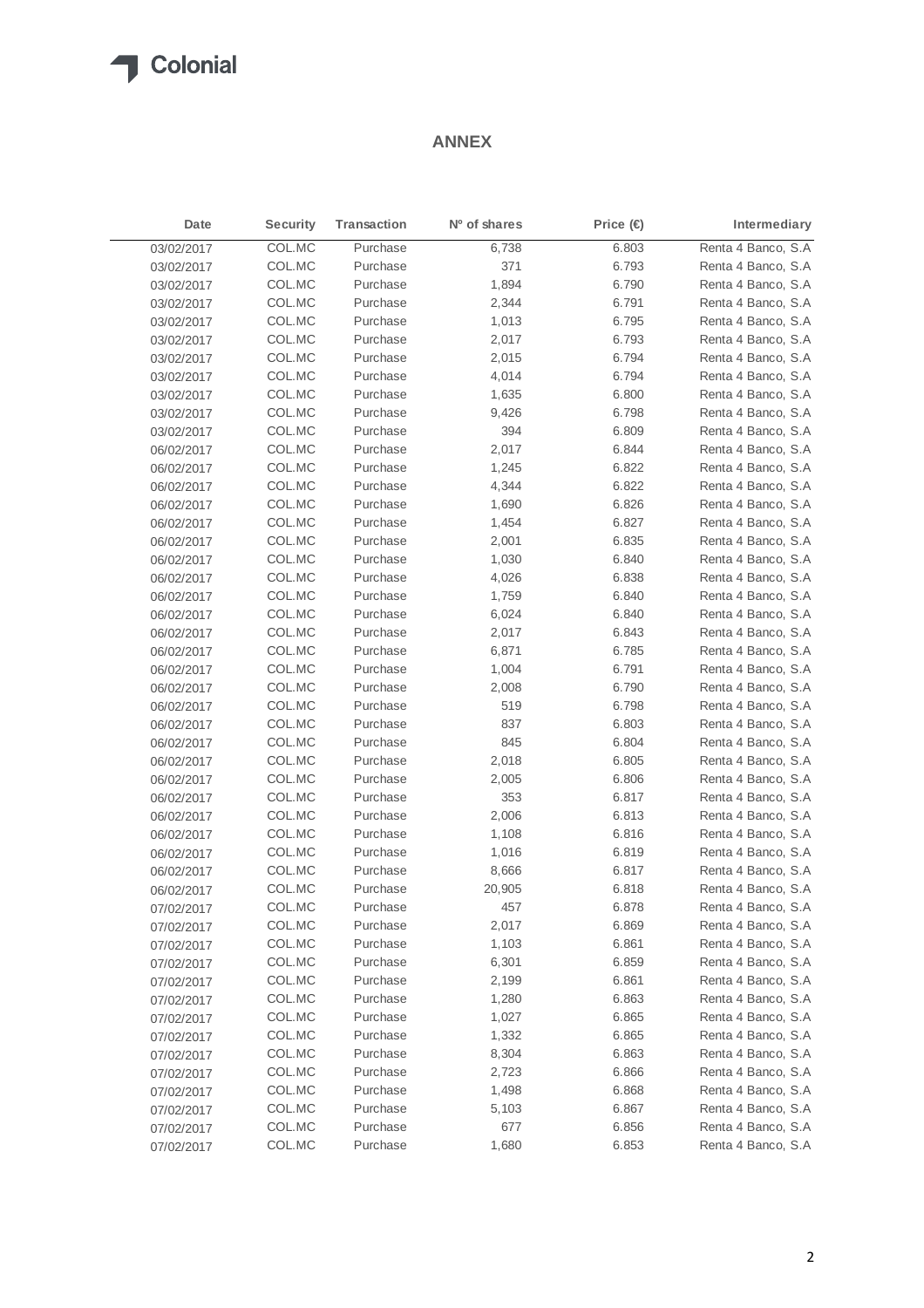

| Date       | <b>Security</b> | <b>Transaction</b> | Nº of shares | Price (€) | Intermediary        |
|------------|-----------------|--------------------|--------------|-----------|---------------------|
| 07/02/2017 | COL.MC          | Purchase           | 5,250        | 6.852     | Renta 4 Banco, S.A  |
| 07/02/2017 | COL.MC          | Purchase           | 1,308        | 6.855     | Renta 4 Banco, S.A. |
| 07/02/2017 | COL.MC          | Purchase           | 2,745        | 6.855     | Renta 4 Banco, S.A  |
| 07/02/2017 | COL.MC          | Purchase           | 3,574        | 6.855     | Renta 4 Banco, S.A  |
| 07/02/2017 | COL.MC          | Purchase           | 1,059        | 6.860     | Renta 4 Banco, S.A  |
| 07/02/2017 | COL.MC          | Purchase           | 2,172        | 6.858     | Renta 4 Banco, S.A  |
| 07/02/2017 | COL.MC          | Purchase           | 2,310        | 6.871     | Renta 4 Banco, S.A  |
| 07/02/2017 | COL.MC          | Purchase           | 476          | 6.880     | Renta 4 Banco, S.A  |
| 07/02/2017 | COL.MC          | Purchase           | 6,426        | 6.899     | Renta 4 Banco, S.A. |
| 07/02/2017 | COL.MC          | Purchase           | 819          | 6.877     | Renta 4 Banco, S.A. |
| 07/02/2017 | COL.MC          | Purchase           | 2,389        | 6.902     | Renta 4 Banco, S.A. |
| 07/02/2017 | COL.MC          | Purchase           | 752          | 6.878     | Renta 4 Banco, S.A. |
| 07/02/2017 | COL.MC          | Purchase           | 3,318        | 6.902     | Renta 4 Banco, S.A  |
| 07/02/2017 | COL.MC          | Purchase           | 454          | 6.883     | Renta 4 Banco, S.A  |
| 07/02/2017 | COL.MC          | Purchase           | 1,370        | 6.905     | Renta 4 Banco, S.A. |
| 07/02/2017 | COL.MC          | Purchase           | 450          | 6.885     | Renta 4 Banco, S.A  |
| 07/02/2017 | COL.MC          | Purchase           | 2,190        | 6.906     | Renta 4 Banco, S.A. |
| 07/02/2017 | COL.MC          | Purchase           | 1,018        | 6.879     | Renta 4 Banco, S.A  |
| 07/02/2017 | COL.MC          | Purchase           | 566          | 6.913     | Renta 4 Banco, S.A. |
| 07/02/2017 | COL.MC          | Purchase           | 1,666        | 6.879     | Renta 4 Banco, S.A  |
| 07/02/2017 | COL.MC          | Purchase           | 1,882        | 6.880     | Renta 4 Banco, S.A  |
| 07/02/2017 | COL.MC          | Purchase           | 4,984        | 6.880     | Renta 4 Banco, S.A  |
| 07/02/2017 | COL.MC          | Purchase           | 1,370        | 6.884     | Renta 4 Banco, S.A  |
| 07/02/2017 | COL.MC          | Purchase           | 614          | 6.890     | Renta 4 Banco, S.A  |
| 07/02/2017 | COL.MC          | Purchase           | 1,384        | 6.887     | Renta 4 Banco, S.A  |
| 07/02/2017 | COL.MC          | Purchase           | 1,882        | 6.886     | Renta 4 Banco, S.A  |
| 07/02/2017 | COL.MC          | Purchase           | 2,415        | 6.887     | Renta 4 Banco, S.A  |
| 07/02/2017 | COL.MC          | Purchase           | 512          | 6.895     | Renta 4 Banco, S.A  |
| 07/02/2017 | COL.MC          | Purchase           | 1,640        | 6.890     | Renta 4 Banco, S.A  |
| 07/02/2017 | COL.MC          | Purchase           | 1,853        | 6.890     | Renta 4 Banco, S.A  |
| 07/02/2017 | COL.MC          | Purchase           | 828          | 6.896     | Renta 4 Banco, S.A  |
| 07/02/2017 | COL.MC          | Purchase           | 2,001        | 6.893     | Renta 4 Banco, S.A  |
| 07/02/2017 | COL.MC          | Purchase           | 380          | 6.899     | Renta 4 Banco, S.A  |
| 07/02/2017 | COL.MC          | Purchase           | 3,122        | 6.894     | Renta 4 Banco, S.A  |
| 07/02/2017 | COL.MC          | Purchase           | 923          | 6.899     | Renta 4 Banco, S.A  |
| 07/02/2017 | COL.MC          | Purchase           | 1,012        | 6.899     | Renta 4 Banco, S.A  |
| 07/02/2017 | COL.MC          | Purchase           | 3,371        | 6.897     | Renta 4 Banco, S.A  |
| 07/02/2017 | COL.MC          | Purchase           | 976          | 6.902     | Renta 4 Banco, S.A  |
| 07/02/2017 | COL.MC          | Purchase           | 1,461        | 6.901     | Renta 4 Banco, S.A  |
| 08/02/2017 | COL.MC          | Purchase           | 813          | 6.909     | Renta 4 Banco, S.A  |
| 08/02/2017 | COL.MC          | Purchase           | 769          | 6.907     | Renta 4 Banco, S.A  |
| 08/02/2017 | COL.MC          | Purchase           | 1,371        | 6.893     | Renta 4 Banco, S.A  |
| 08/02/2017 | COL.MC          | Purchase           | 4,364        | 6.892     | Renta 4 Banco, S.A  |
| 08/02/2017 | COL.MC          | Purchase           | 561          | 6.900     | Renta 4 Banco, S.A  |
| 08/02/2017 | COL.MC          | Purchase           | 4,557        | 6.894     | Renta 4 Banco, S.A  |
| 08/02/2017 | COL.MC          | Purchase           | 1,797        | 6.898     | Renta 4 Banco, S.A  |
| 08/02/2017 | COL.MC          | Purchase           | 4,153        | 6.897     | Renta 4 Banco, S.A  |
| 08/02/2017 | COL.MC          | Purchase           | 1,416        | 6.900     | Renta 4 Banco, S.A  |
| 08/02/2017 | COL.MC          | Purchase           | 682          | 6.905     | Renta 4 Banco, S.A  |
| 08/02/2017 | COL.MC          | Purchase           | 835          | 6.905     | Renta 4 Banco, S.A  |
| 08/02/2017 | COL.MC          | Purchase           | 3,014        | 6.901     | Renta 4 Banco, S.A  |
| 08/02/2017 | COL.MC          | Purchase           | 133          | 6.880     | Renta 4 Banco, S.A  |
| 08/02/2017 | COL.MC          | Purchase           | 2,020        | 6.863     | Renta 4 Banco, S.A  |
| 08/02/2017 | COL.MC          | Purchase           | 157          | 6.881     | Renta 4 Banco, S.A  |
| 08/02/2017 | COL.MC          | Purchase           | 249          | 6.876     | Renta 4 Banco, S.A  |
| 08/02/2017 | COL.MC          | Purchase           | 733          | 6.872     | Renta 4 Banco, S.A. |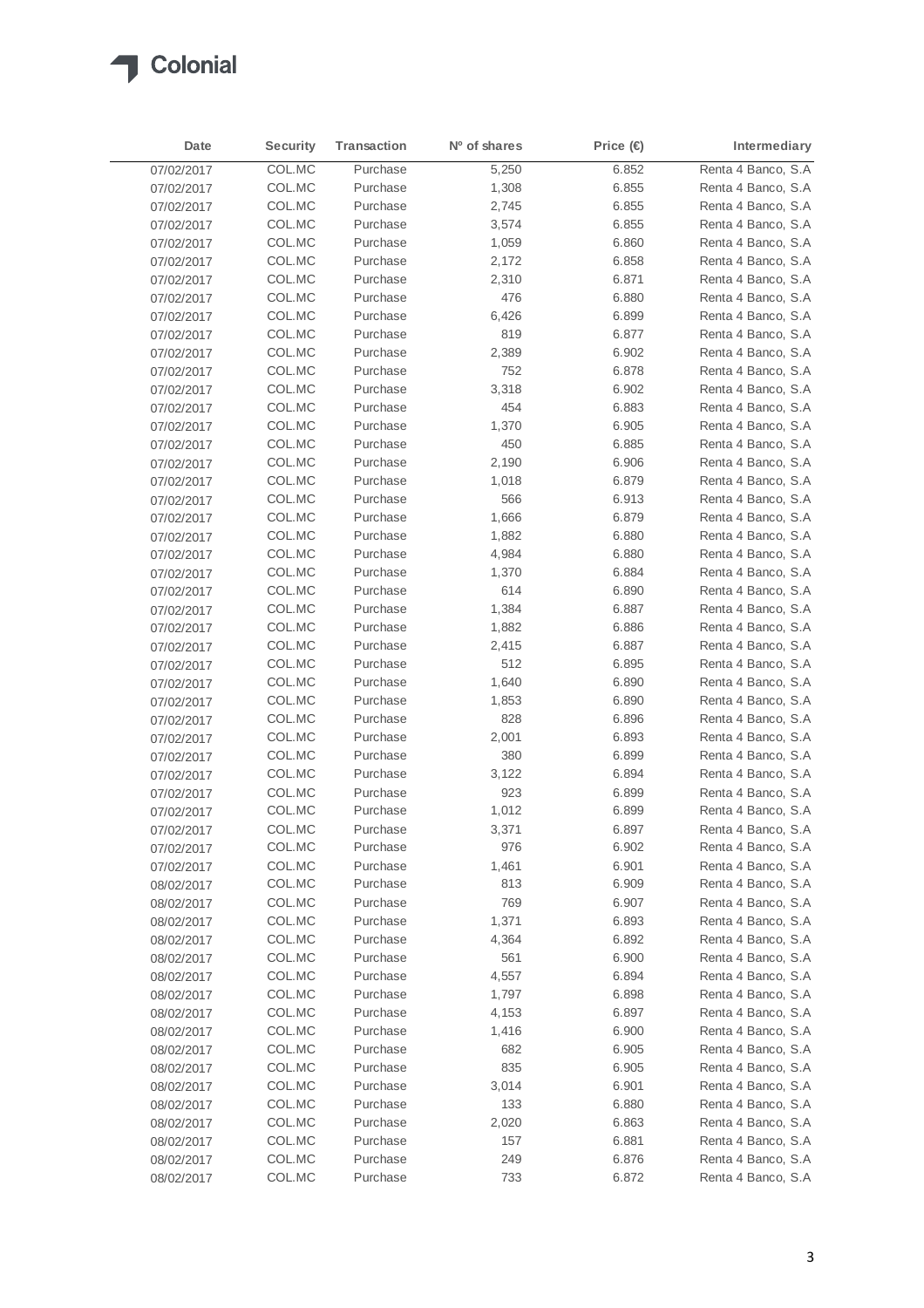

| Date       | Security | <b>Transaction</b> | N <sup>o</sup> of shares | Price (€ | Intermediary        |
|------------|----------|--------------------|--------------------------|----------|---------------------|
| 08/02/2017 | COL.MC   | Purchase           | 144                      | 6.886    | Renta 4 Banco, S.A  |
| 08/02/2017 | COL.MC   | Purchase           | 1,708                    | 6.872    | Renta 4 Banco, S.A  |
| 08/02/2017 | COL.MC   | Purchase           | 569                      | 6.878    | Renta 4 Banco, S.A  |
| 08/02/2017 | COL.MC   | Purchase           | 3,249                    | 6.873    | Renta 4 Banco, S.A  |
| 08/02/2017 | COL.MC   | Purchase           | 943                      | 6.877    | Renta 4 Banco, S.A  |
| 08/02/2017 | COL.MC   | Purchase           | 1,292                    | 6.877    | Renta 4 Banco, S.A  |
| 08/02/2017 | COL.MC   | Purchase           | 4,013                    | 6.875    | Renta 4 Banco, S.A  |
| 08/02/2017 | COL.MC   | Purchase           | 1,358                    | 6.879    | Renta 4 Banco, S.A  |
| 08/02/2017 | COL.MC   | Purchase           | 2,198                    | 6.878    | Renta 4 Banco, S.A  |
| 08/02/2017 | COL.MC   | Purchase           | 5,132                    | 6.878    | Renta 4 Banco, S.A  |
| 08/02/2017 | COL.MC   | Purchase           | 1,868                    | 6.880    | Renta 4 Banco, S.A  |
| 08/02/2017 | COL.MC   | Purchase           | 1,929                    | 6.882    | Renta 4 Banco, S.A  |
| 08/02/2017 | COL.MC   | Purchase           | 13                       | 6.934    | Renta 4 Banco, S.A  |
| 08/02/2017 | COL.MC   | Purchase           | 4,649                    | 6.882    | Renta 4 Banco, S.A  |
| 08/02/2017 | COL.MC   | Purchase           | 105                      | 6.868    | Renta 4 Banco, S.A  |
| 08/02/2017 | COL.MC   | Purchase           | 3,010                    | 6.884    | Renta 4 Banco, S.A  |
| 08/02/2017 | COL.MC   | Purchase           | 95                       | 6.873    | Renta 4 Banco, S.A  |
| 08/02/2017 | COL.MC   | Purchase           | 911                      | 6.888    | Renta 4 Banco, S.A  |
| 08/02/2017 | COL.MC   | Purchase           | 162                      | 6.867    | Renta 4 Banco, S.A  |
| 08/02/2017 | COL.MC   | Purchase           | 3,744                    | 6.885    | Renta 4 Banco, S.A  |
| 08/02/2017 | COL.MC   | Purchase           | 2,423                    | 6.855    | Renta 4 Banco, S.A  |
| 08/02/2017 | COL.MC   | Purchase           | 2,212                    | 6.887    | Renta 4 Banco, S.A  |
| 08/02/2017 | COL.MC   | Purchase           | 310                      | 6.864    | Renta 4 Banco, S.A  |
| 08/02/2017 | COL.MC   | Purchase           | 507                      | 6.895    | Renta 4 Banco, S.A  |
| 08/02/2017 | COL.MC   | Purchase           | 145                      | 6.876    | Renta 4 Banco, S.A  |
| 08/02/2017 | COL.MC   | Purchase           | 1,448                    | 6.890    | Renta 4 Banco, S.A  |
| 08/02/2017 | COL.MC   | Purchase           | 890                      | 6.863    | Renta 4 Banco, S.A  |
| 08/02/2017 | COL.MC   | Purchase           | 1,998                    | 6.890    | Renta 4 Banco, S.A  |
| 08/02/2017 | COL.MC   | Purchase           | 99                       | 6.886    | Renta 4 Banco, S.A  |
| 08/02/2017 | COL.MC   | Purchase           | 1,800                    | 6.891    | Renta 4 Banco, S.A  |
| 09/02/2017 | COL.MC   | Purchase           | 783                      | 6.875    | Renta 4 Banco, S.A  |
| 09/02/2017 | COL.MC   | Purchase           | 2,686                    | 6.872    | Renta 4 Banco, S.A  |
| 09/02/2017 | COL.MC   | Purchase           | 1,643                    | 6.946    | Renta 4 Banco, S.A. |
| 09/02/2017 | COL.MC   | Purchase           | 938                      | 6.949    | Renta 4 Banco, S.A  |
| 09/02/2017 | COL.MC   | Purchase           | 2,913                    | 6.946    | Renta 4 Banco, S.A  |
| 09/02/2017 | COL.MC   | Purchase           | 1,744                    | 6.950    | Renta 4 Banco, S.A  |
| 09/02/2017 | COL.MC   | Purchase           | 2,002                    | 6.882    | Renta 4 Banco, S.A  |
| 09/02/2017 | COL.MC   | Purchase           | 2,900                    | 6.914    | Renta 4 Banco, S.A  |
| 09/02/2017 | COL.MC   | Purchase           | 85                       | 6.913    | Renta 4 Banco, S.A  |
| 09/02/2017 | COL.MC   | Purchase           | 1,148                    | 6.918    | Renta 4 Banco, S.A  |
| 09/02/2017 | COL.MC   | Purchase           | 526                      | 6.892    | Renta 4 Banco, S.A  |
| 09/02/2017 | COL.MC   | Purchase           | 1,468                    | 6.918    | Renta 4 Banco, S.A  |
| 09/02/2017 | COL.MC   | Purchase           | 3,942                    | 6.887    | Renta 4 Banco, S.A  |
| 09/02/2017 | COL.MC   | Purchase           | 433                      | 6.922    | Renta 4 Banco, S.A  |
| 09/02/2017 | COL.MC   | Purchase           | 437                      | 6.898    | Renta 4 Banco, S.A  |
| 09/02/2017 | COL.MC   | Purchase           | 369                      | 6.924    | Renta 4 Banco, S.A  |
| 09/02/2017 | COL.MC   | Purchase           | 1,633                    | 6.891    | Renta 4 Banco, S.A  |
| 09/02/2017 | COL.MC   | Purchase           | 688                      | 6.925    | Renta 4 Banco, S.A  |
| 09/02/2017 | COL.MC   | Purchase           | 2,446                    | 6.891    | Renta 4 Banco, S.A  |
| 09/02/2017 | COL.MC   | Purchase           | 1,090                    | 6.923    | Renta 4 Banco, S.A  |
| 09/02/2017 | COL.MC   | Purchase           | 1,011                    | 6.894    | Renta 4 Banco, S.A  |
| 09/02/2017 | COL.MC   | Purchase           | 3,391                    | 6.921    | Renta 4 Banco, S.A  |
| 09/02/2017 | COL.MC   | Purchase           | 3,604                    | 6.892    | Renta 4 Banco, S.A  |
| 09/02/2017 | COL.MC   | Purchase           | 598                      | 6.929    | Renta 4 Banco, S.A  |
| 09/02/2017 | COL.MC   | Purchase           | 942                      | 6.897    | Renta 4 Banco, S.A  |
| 09/02/2017 | COL.MC   | Purchase           | 918                      | 6.927    | Renta 4 Banco, S.A  |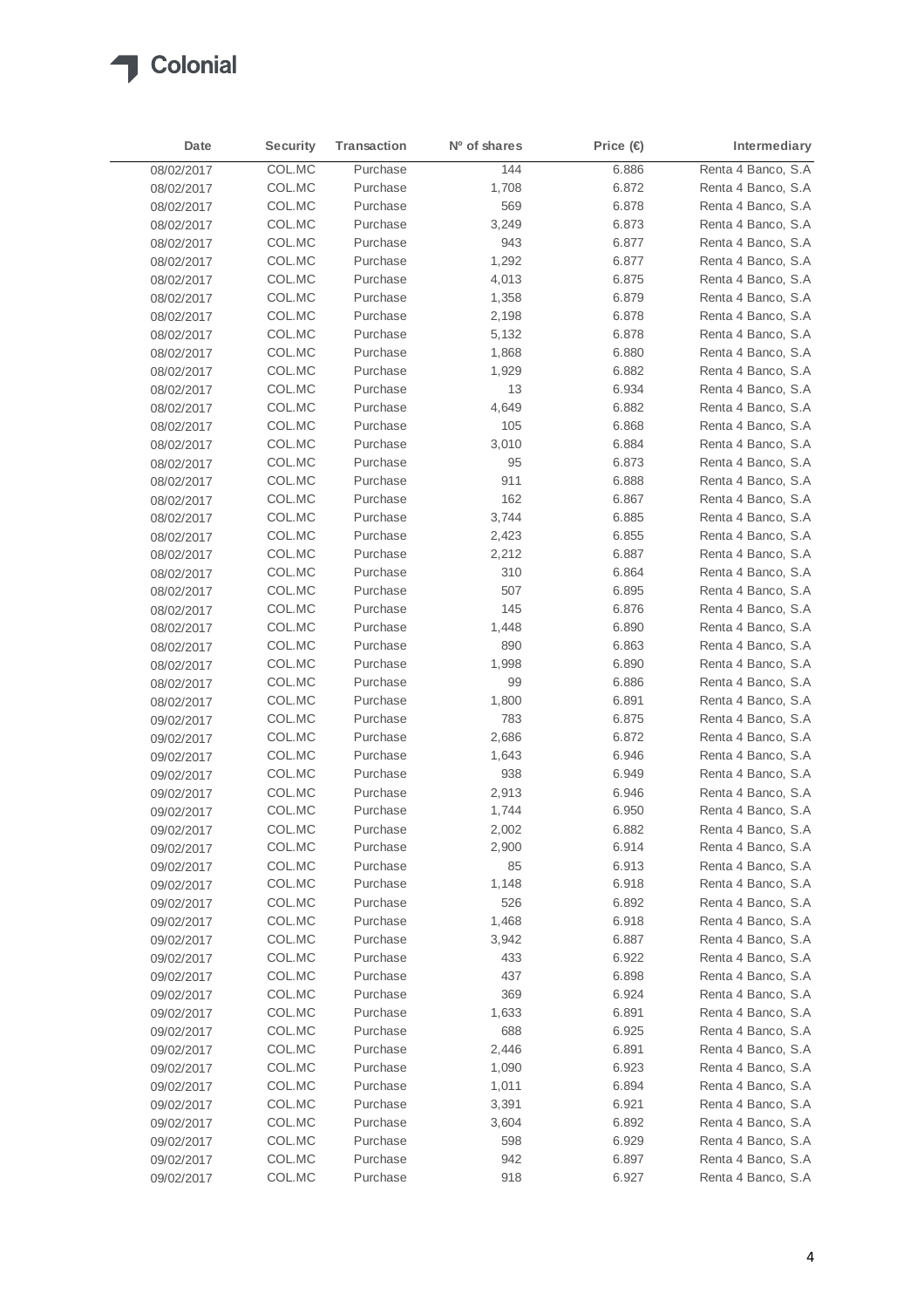

| Date       | <b>Security</b> | <b>Transaction</b> | Nº of shares | Price (€ | Intermediary        |
|------------|-----------------|--------------------|--------------|----------|---------------------|
| 09/02/2017 | COL.MC          | Purchase           | 1,788        | 6.895    | Renta 4 Banco, S.A  |
| 09/02/2017 | COL.MC          | Purchase           | 1,443        | 6.926    | Renta 4 Banco, S.A  |
| 09/02/2017 | COL.MC          | Purchase           | 2,486        | 6.896    | Renta 4 Banco, S.A  |
| 09/02/2017 | COL.MC          | Purchase           | 1,699        | 6.927    | Renta 4 Banco, S.A. |
| 09/02/2017 | COL.MC          | Purchase           | 3,089        | 6.896    | Renta 4 Banco, S.A  |
| 09/02/2017 | COL.MC          | Purchase           | 2,092        | 6.927    | Renta 4 Banco, S.A  |
| 09/02/2017 | COL.MC          | Purchase           | 1,442        | 6.899    | Renta 4 Banco, S.A  |
| 09/02/2017 | COL.MC          | Purchase           | 369          | 6.934    | Renta 4 Banco, S.A  |
| 09/02/2017 | COL.MC          | Purchase           | 2,328        | 6.900    | Renta 4 Banco, S.A  |
| 09/02/2017 | COL.MC          | Purchase           | 1,893        | 6.929    | Renta 4 Banco, S.A. |
| 09/02/2017 | COL.MC          | Purchase           | 1,980        | 6.901    | Renta 4 Banco, S.A  |
| 09/02/2017 | COL.MC          | Purchase           | 4,416        | 6.929    | Renta 4 Banco, S.A. |
| 09/02/2017 | COL.MC          | Purchase           | 6,405        | 6.900    | Renta 4 Banco, S.A  |
| 09/02/2017 | COL.MC          | Purchase           | 1,670        | 6.933    | Renta 4 Banco, S.A  |
| 09/02/2017 | COL.MC          | Purchase           | 1,375        | 6.904    | Renta 4 Banco, S.A  |
| 09/02/2017 | COL.MC          | Purchase           | 1,960        | 6.933    | Renta 4 Banco, S.A  |
| 09/02/2017 | COL.MC          | Purchase           | 4,387        | 6.903    | Renta 4 Banco, S.A  |
| 09/02/2017 | COL.MC          | Purchase           | 207          | 6.945    | Renta 4 Banco, S.A  |
| 09/02/2017 | COL.MC          | Purchase           | 484          | 6.914    | Renta 4 Banco, S.A  |
| 09/02/2017 | COL.MC          | Purchase           | 299          | 6.943    | Renta 4 Banco, S.A  |
| 09/02/2017 | COL.MC          | Purchase           | 2,770        | 6.907    | Renta 4 Banco, S.A  |
| 09/02/2017 | COL.MC          | Purchase           | 736          | 6.942    | Renta 4 Banco, S.A  |
| 09/02/2017 | COL.MC          | Purchase           | 1,467        | 6.910    | Renta 4 Banco, S.A  |
| 09/02/2017 | COL.MC          | Purchase           | 1,340        | 6.941    | Renta 4 Banco, S.A  |
| 09/02/2017 | COL.MC          | Purchase           | 1,191        | 6.912    | Renta 4 Banco, S.A  |
| 09/02/2017 | COL.MC          | Purchase           | 1,195        | 6.943    | Renta 4 Banco, S.A  |
| 09/02/2017 | COL.MC          | Purchase           | 1,024        | 6.913    | Renta 4 Banco, S.A  |
| 09/02/2017 | COL.MC          | Purchase           | 3,151        | 6.942    | Renta 4 Banco, S.A  |
| 09/02/2017 | COL.MC          | Purchase           | 1,483        | 6.913    | Renta 4 Banco, S.A  |
| 09/02/2017 | COL.MC          | Purchase           | 303          | 6.950    | Renta 4 Banco, S.A  |
| 09/02/2017 | COL.MC          | Purchase           | 2,739        | 6.913    | Renta 4 Banco, S.A  |
| 09/02/2017 | COL.MC          | Purchase           | 4,065        | 6.943    | Renta 4 Banco, S.A  |
| 10/02/2017 | COL.MC          | Purchase           | 744          | 6.883    | Renta 4 Banco, S.A  |
| 10/02/2017 | COL.MC          | Purchase           | 1,791        | 6.877    | Renta 4 Banco, S.A  |
| 10/02/2017 | COL.MC          | Purchase           | 831          | 6.862    | Renta 4 Banco, S.A  |
| 10/02/2017 | COL.MC          | Purchase           | 576          | 6.866    | Renta 4 Banco, S.A  |
| 10/02/2017 | COL.MC          | Purchase           | 456          | 6.870    | Renta 4 Banco, S.A  |
| 10/02/2017 | COL.MC          | Purchase           | 995          | 6.868    | Renta 4 Banco, S.A  |
| 10/02/2017 | COL.MC          | Purchase           | 2,002        | 6.867    | Renta 4 Banco, S.A  |
| 10/02/2017 | COL.MC          | Purchase           | 1,335        | 6.870    | Renta 4 Banco, S.A  |
| 10/02/2017 | COL.MC          | Purchase           | 79           | 6.901    | Renta 4 Banco, S.A  |
| 10/02/2017 | COL.MC          | Purchase           | 1,312        | 6.873    | Renta 4 Banco, S.A  |
| 10/02/2017 | COL.MC          | Purchase           | 759          | 6.879    | Renta 4 Banco, S.A  |
| 10/02/2017 | COL.MC          | Purchase           | 3,395        | 6.875    | Renta 4 Banco, S.A  |
| 10/02/2017 | COL.MC          | Purchase           | 1,842        | 6.881    | Renta 4 Banco, S.A  |
| 10/02/2017 | COL.MC          | Purchase           | 2,763        | 6.881    | Renta 4 Banco, S.A  |
| 10/02/2017 | COL.MC          | Purchase           | 2,280        | 6.886    | Renta 4 Banco, S.A  |
| 10/02/2017 | COL.MC          | Purchase           | 1,687        | 6.919    | Renta 4 Banco, S.A  |
| 10/02/2017 | COL.MC          | Purchase           | 3,011        | 6.886    | Renta 4 Banco, S.A  |
| 10/02/2017 | COL.MC          | Purchase           | 1,610        | 6.920    | Renta 4 Banco, S.A  |
| 10/02/2017 | COL.MC          | Purchase           | 1,079        | 6.891    | Renta 4 Banco, S.A  |
| 10/02/2017 | COL.MC          | Purchase           | 1,236        | 6.923    | Renta 4 Banco, S.A  |
| 10/02/2017 | COL.MC          | Purchase           | 1,470        | 6.892    | Renta 4 Banco, S.A  |
| 10/02/2017 | COL.MC          | Purchase           | 3,402        | 6.923    | Renta 4 Banco, S.A  |
| 10/02/2017 | COL.MC          | Purchase           | 100          | 6.916    | Renta 4 Banco, S.A  |